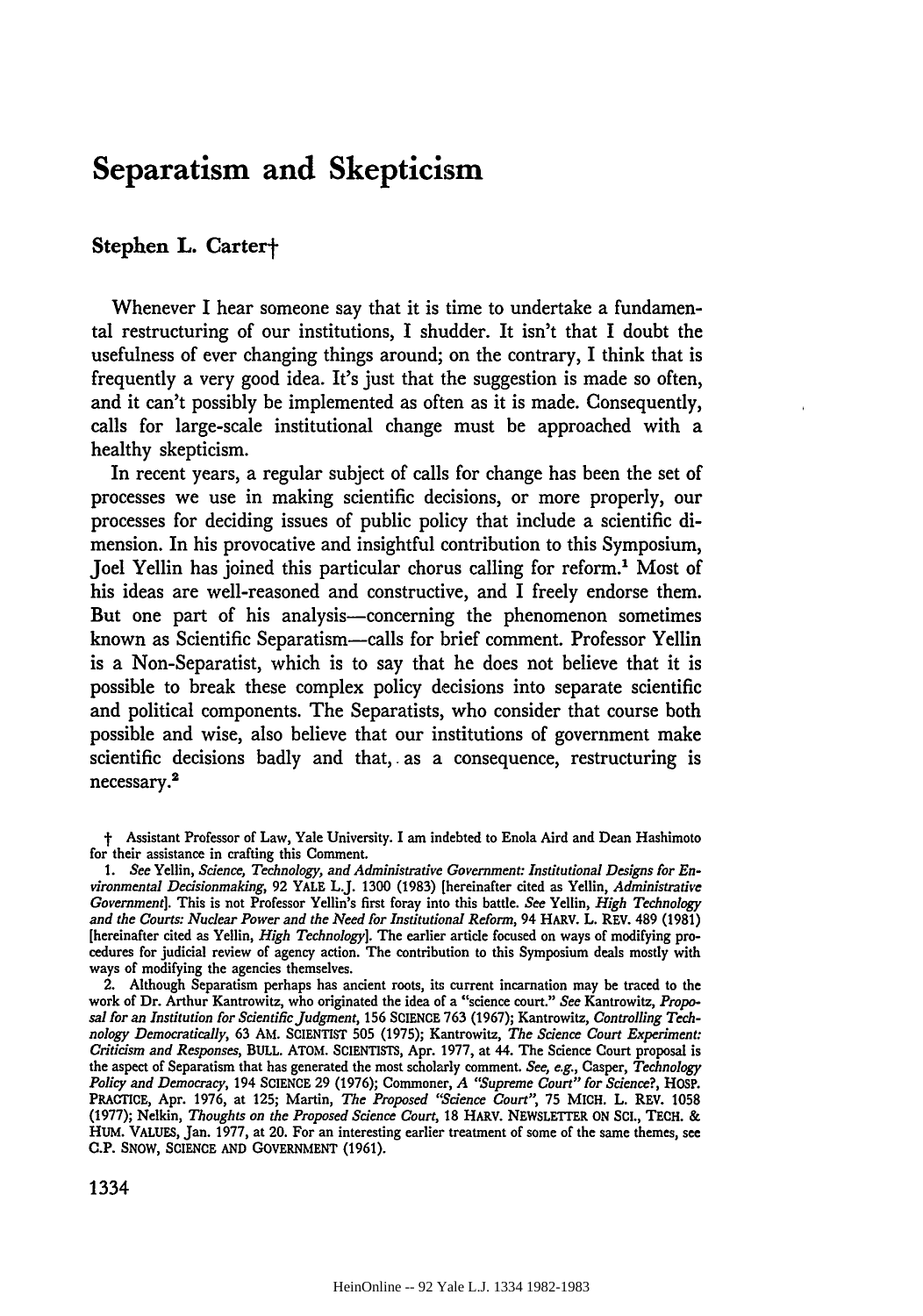## Comment on Yellin

In general, I agree with Professor Yellin that the Separatists have it all wrong. Their conception of the nature of the world is flawed: Separatism is an unrealistic goal. As will become clear in a moment, however, I disagree with Professor Yellin about the implications if the world is indeed as the Separatists imagine it to be. In particular, I do not think that the Separatists and Non-Separatists are as far apart as they sometimes appear to be, at least not on the issues that matter most. The crux of their agreement is captured in a brief passage toward the beginning of Professor Yellin's paper:

These [Separatist] arguments have undeniable force. If the technical can be distinguished in practice from the legal and ethical, the principles of democratic government demand that Separation be enforced in order that properly chosen officials make the legal, political, and ethical decisions that we have placed in their care.<sup>3</sup>

In other words, problems with scientific and technological components are qualitatively different from other problems with which society must cope. Ordinary processes of decisionmaking—including, I would assume, the usual political processes with all of their baggage—are not appropriate: If Separation is possible, then democracy requires that we accomplish it. That is why it is important, on this view, to restructure our institutions. If I am correct in reading Professor Yellin's paper as suggesting that this is a point on which Separatists and non-Separatists agree, then I think that the entire debate on Separatism may be overlooking a point or two.

To understand what is being overlooked, I will suggest, not without another shudder, that we turn to first principles. The American democracy is often described as based largely on skepticism, on the notion that rarely is one idea so much better than another that the first should be imposed by the government, no matter how great the opposition to it. The political process is designed in large measure to facilitate the choice among competing ideas. High value is placed on the integrity of the process itself; with rare exception, low value is placed on the purported superiority of one idea to another.4

But those rare exceptions are important, and because they exist, the previous paragraph obviously cannot be a complete description of the American system of government. It is a first approximation. To make the description more accurate, it is of course necessary to add the Constitution, which establishes a set of fundamental rights that the majoritarian

**<sup>3.</sup>** Yellin, *Administrative Government, supra* note 1, at **1309.**

<sup>4.</sup> For an enlightening recent exposition of this model, see **C.** LINDBLOM, **POLITICS AND** MARKETS 247-60 **(1977).** John **Ely** has attempted to explain the Constitution this way too. *See* **J. ELY,** DEMOC. **RACY AND DISTRUST** (1980).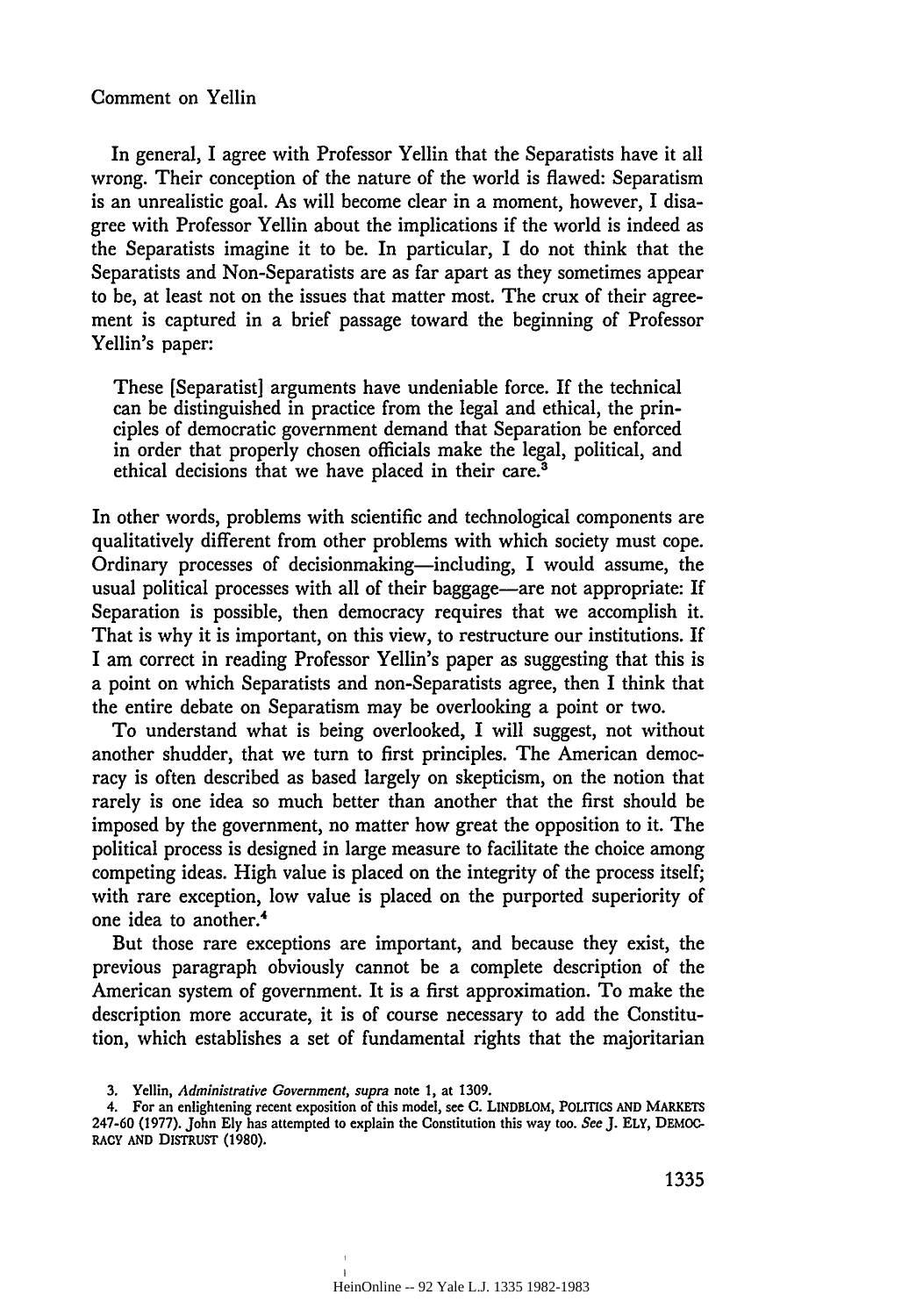process may not violate. That is why the system of government is sometimes called "mixed"--it involves both skepticism about ideas and an understanding that some ideas really are inviolable.

For most of the last hundred or so years, and certainly in the heydays of the New Deal and of judicial activism, the nation has gradually become less skeptical. Perhaps some ideas really are better (or worse) than others. And perhaps on a handful of important issues, the choice between good ideas and bad ones should not be left to the vicissitudes of the majoritarian process. So we have decided that slavery and racial discrimination are bad, no matter how many people may think that they are good,<sup>5</sup> and although the buyer must still be wary, we generally consider it a good thing when the government lends a hand by prohibiting the sale of contaminated food or badly built automobiles or unproven cures for the common cold.<sup>6</sup> In short, the courts and the administrative agencies now play a vital role by acting in those areas where we have grown less skeptical of governmental imposition of "correct" ideas.

Now that, too, is only an approximation. Perhaps it is more accurate to say that we permit politically appointed administrators and life-tenured judges to act in areas where *they* have grown less skeptical of the wisdom of *their own* ideas. Not only that, but in general, the public stands idly by as they do it. The experts, whether their expertise involves assessing risk or declaring fundamental rights, are permitted a certain latitude for decision. In particular, they are allowed to operate largely outside the political arena, the world in which all ideas are subject to skepticism.

But largely is not the same as completely, and even the administrators and judges are ultimately subject to a variety of political constraints. Some are constitutional, some are statutory, some are merely practical. The only one that need concern us here is the weight of public opinion. If there is massive negative reaction to something done by a court or an administrative agency, very often (although certainly not always) the court or agency will retreat from what it has done. So there is a sense in which ideaskepticism continues, even after the experts have had their say: If enough pressure is brought to bear, the experts may well change their minds.7 In

**<sup>5.</sup>** These judgments are enshrined in the Constitution. See **U.S. CONST.** amends. XIII, XIV & XV. Dean **Ely** is of the view that the perceived superiority of these ideas is based on their efficacy in improving the political process. See J. ELY, *supra* note 4, at 135-79.

<sup>6.</sup> There are, of course, dissenting views. *See* R. POSNER, ECONOMIC ANALYSIS OF LAW 271-81 **(2d** ed. 1977).

<sup>7.</sup> The influence of political pressure on administrative agencies needs no documentation. In recent years, scholarship on the limits of judicial power has concentrated heavily on congressional power to limit the jurisdiction of the federal courts. *See, e.g.,* M. PERRY, THE CONSTITUTION, THE COURTS, **AND** HUMAN RIGHTS 127-38 (1982); Sager, *The Supreme Court, 1980 Term-Foreword: Constitutional Limitations on Congress' Authority to Regulate the Jurisdiction of the Federal Courts,* 95 HARV. L. REV. 17 (1981). But that power, if it exists at all, is a formal, structural check on what the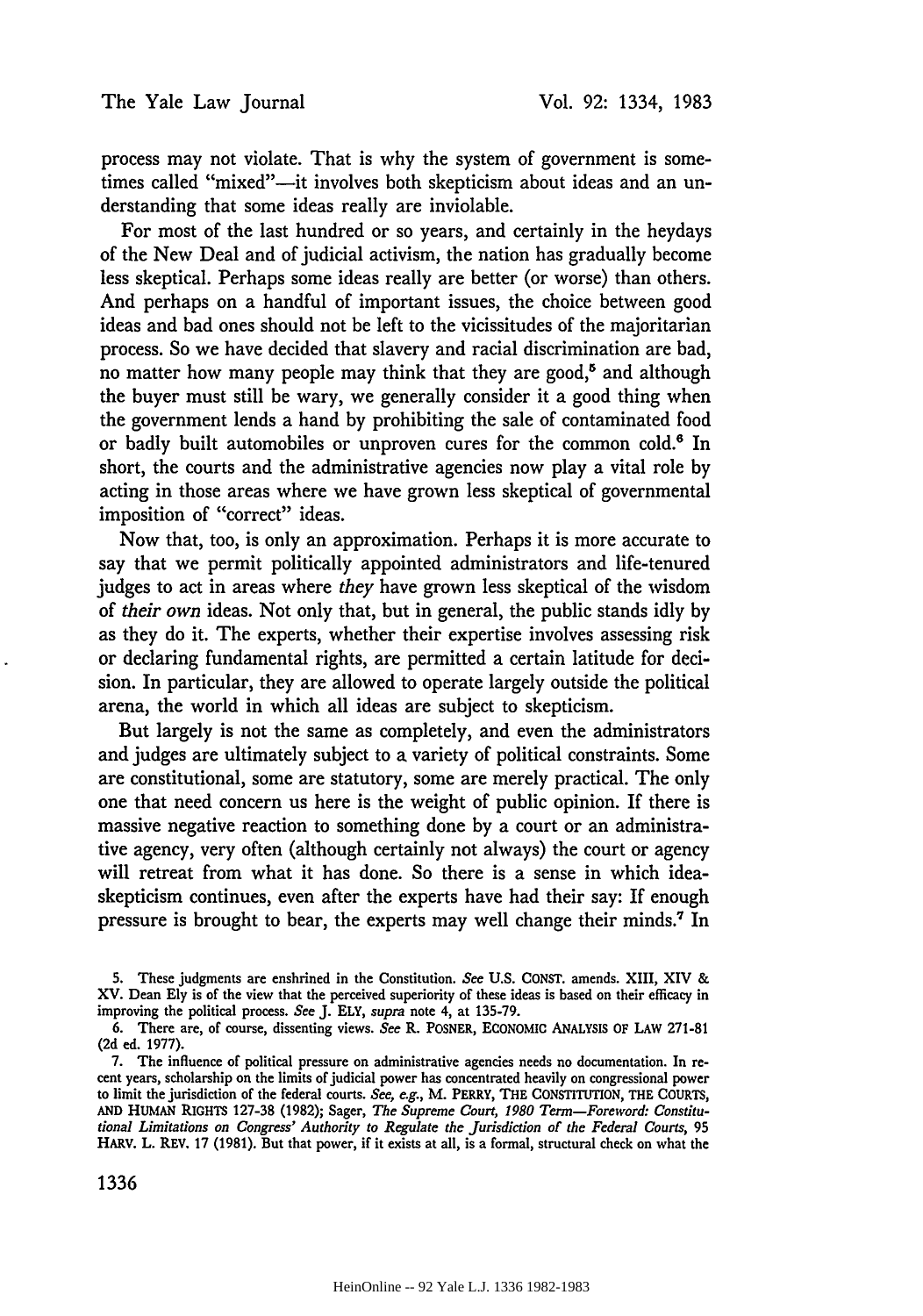sum, no matter how complex our model of American government, political pressure always plays a role.

Enter science, stage right. As described by many of its most eminent practitioners and most ardent admirers, science stands beyond politics. Science is merely a process, an approach to solving problems, a way of gaining knowledge.' In particular, science seeks to find the *best* among available answers to questions, to demonstrate that one hypothesis is so consistent with observation and experiment that we are justified in calling it "the truth." And because science seeks the best or truest among competing ideas, it stands in powerful and striking contrast to the American political tradition, which is premised on the theory that all ideas should be approached skeptically. <sup>9</sup>

The Separatists would institutionalize truth-seeking mechanisms, and that is why, when I read their advice, I shudder.10 It is not that I doubt the presumptions of science, it is rather that I doubt the democracy of the Separatist idea. It is curious that the Separatists consistently assert-and that many non-Separatists, including Professor Yellin, frequently concede-that if separation is possible, then *not* to separate technological components of decisions would be undemocratic.<sup>11</sup> The reverse seems more likely. Separatist proposals such as the "science court"<sup>12</sup> would create institutions that could not function unless they had what amounted to

courts do. More important for the point made in this essay is the role of public and political pressure on judicial decisionmaking. Although that role is controversial, the force of these checks can hardly be disputed. *See, e.g.,* **A.** BICKEL, THE MORALITY OF **CONSENT 91-123 (1975);** Carter, *The Political Aspects of Judical Power: Some Notes on the Presidential Immunity Decision,* **131 U.** PA. L. REV. 1341 **(1983); G.** Rosenberg, Congressional Control **of** the Federal Judiciary Through Court-Curbing (May **1983)** (unpublished essay on file with *Yale Law Journal).*

*8. See, e.g.,* **J.** ZIMAN, RELIABLE KNOWLEDGE: AN EXPLORATION OF THE **GROUNDS** FOR BELIEF IN **SCIENCE** (1978); **J.** ZIMAN, THE FORCE OF KNOWLEDGE: **THE** SCIENTIFIC DIMENSION OF SOCIETY (1976). As a consequence, so the argument runs, it is wrong-or at least, imprecise-to blame scientists for the uses to which their work is put. *See, e.g.,* S. FLORMAN, BLAMING TECHNOLOGY: THE IRRATIONAL SEARCH FOR **SCAPEGOATS** (1981); M. **WESSEL,** SCIENCE AND CONSCIENCE **(1980).**

**9.** This is not to suggest that American political theory rejects the notion that some ideas, in the long run, will prove better than others. But the theory holds that the better ideas will be selected through an evolutionary democratic process, rather than imposed from above. A more accurate statement than the one in text might be that the American political tradition is premised on the theory that all *attempts to impose particular ideas as best* should be approached skeptically. Skepticism, of course, does not bar ultimate acceptance. As Alexander Bickel suggested of American political theory, ."the highest morality is *almost* always the morality of process." A. BICKEL, *supra* note 7, at **123** (emphasis added).

**10.** I do not shudder alone, although some have gone to unnecessary rhetorical lengths in proclaiming their distaste for Separatist solutions. *See, e.g.,* Commoner, *supra* note 2, at **129** (Science Court "would reduce science from a process in which knowledge is freely shared. **. .** to one in which people are told what someone decided they should be told" and assumes "the people of the United States are not bright enough to learn for themselves what they need to know about the modern world"); Callen, *The Science Court,* **193 SCIENCE** 950 (1976) ("Not since **. . .** the trial of Galileo have we had a canon court issuing pronouncements of scientific Truth.").

**11.** *See, e.g.,* Yellin, *Administrative Government, supra* note **1,** at **1309.**

12. *See supra* note 2.

1337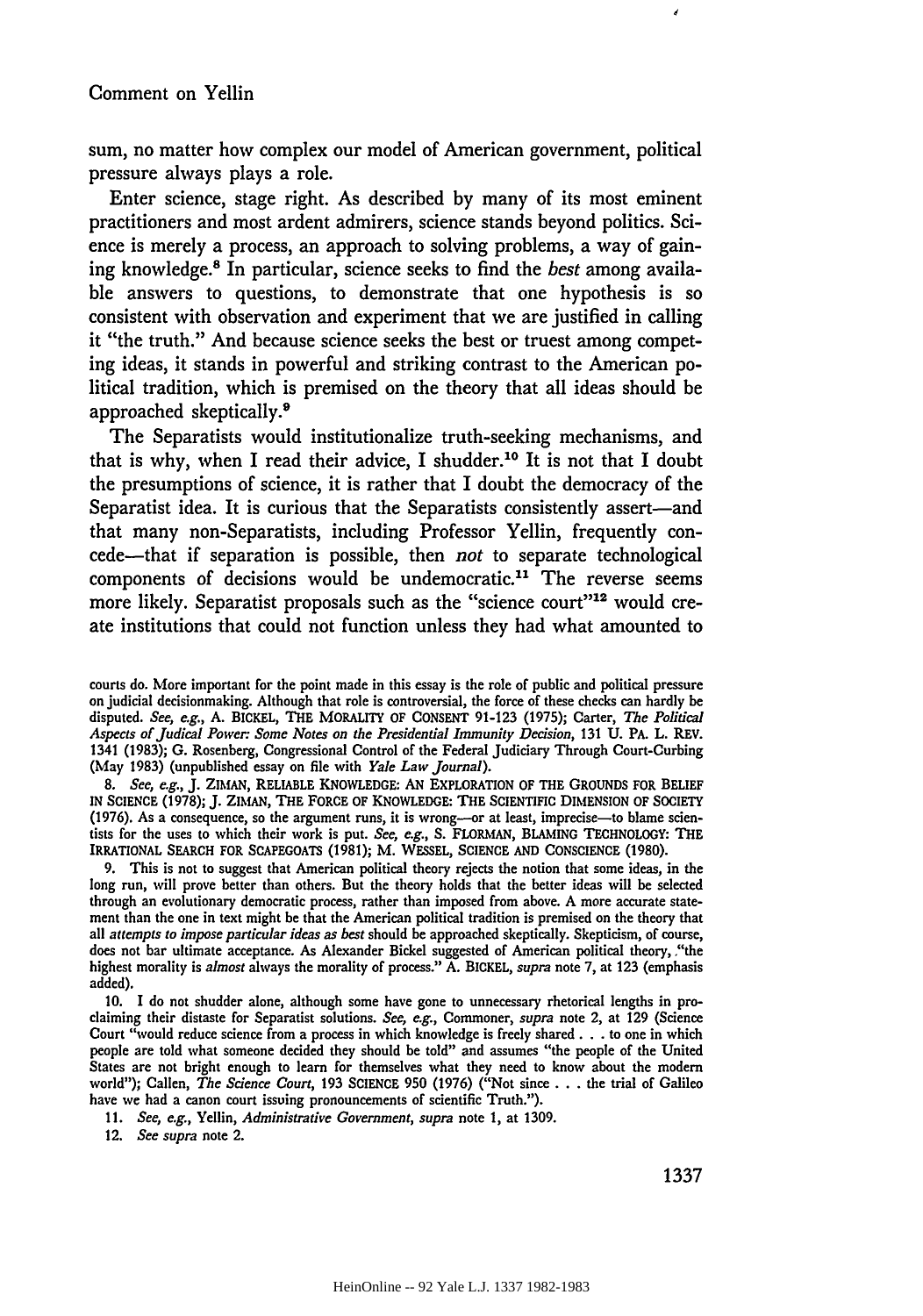the final word on all matters within their jurisdiction. We have had many examples over time of nations whose governmental institutions purport to have the final word on truth. I for one have always been thankful not to live in one of these nations.

Separatism, at its heart, betrays a mistrust of democratic processes. It embodies concepts of government-by-the-best-qualified, concepts that seem to me to be anathema to American political traditions. Nor will it do to assert that our administrative agencies and courts perform a very similar role. It is true that administrators and judges bring special expertise to problems that are complicated. But as mentioned above, at least some political controls remain on what these experts do, and in many cases, they will cave in to political pressures and change their decisions. So one administration will be certain that worker health is most adequately assured at a particular air lead level, while the next will be convinced that the costs of the regulation far outweigh its benefits.<sup>13</sup> Similarly, we have a Supreme Court that is capable of holding simultaneously that a pregnant person has a fundamental right to decide whether to terminate a pregnancy and also that the right is not so fundamental that the state cannot discourage its exercise.<sup>14</sup>

Some say that this susceptibility to political pressure is a terrible thing. I would agree that it sometimes produces decisions that seem inconsistent or even wrong. But on the other hand, I would not want to be governed by experts who considered themselves beyond the reach of any public pressure. I am less sure than some that experts, whether administrators or judges, are always right, and I think that a willingness to reconsider previous judgments is often a very good thing.<sup>15</sup> But a panel of scientists devoted to discovering and announcing the best available version of scientific "truth" could hardly go back later and change its mind, unless the new version of "truth" was based on fresh scientific evidence. A public clamor would not be enough. Any sensitivity to political pressure would defeat the purpose of the enterprise. The whole idea is to isolate a portion of the decisionmaking process from the ebb and flow of public opinion and

**<sup>13.</sup>** Of course, the web, while not seamless, is well-formed, and when one institution changes its mind, another may step in to force an adherence to the original policy. *See, e.g.,* Motor Vehicles Mfrs. Ass'n v. State Farm Mut. Auto. Ins. Co., 103 **S.** Ct. 2856 (1983) (rejecting Reagan Administration's attempt to rescind passive restraint rule); American Textile Mfrs. Inst. v. Donovan, 452 U.S. 490 (1981) (rejecting Reagan Administration's request to remand case following change in executive branch policy).

<sup>14.</sup> *Compare* Roe v. Wade, 410 U.S. 113 (1973) (right to abortion in certain circumstances is fundamental) *with* Maher v. Roe, 432 U.S. 464 (1977) (state may discourage its exercise).

<sup>15.</sup> At other times, it may seem to be a very bad thing, but that is a normative judgment based on the observer's agreement or disagreement with the result reached. **By** all means, let administrators and judges remain *generally* beyond the sting of public disapprobation, but do not permit them to lose all touch with reality. *Cf* A. BICKEL, *supra* note 7, at 111 (courts must interact with other institutions).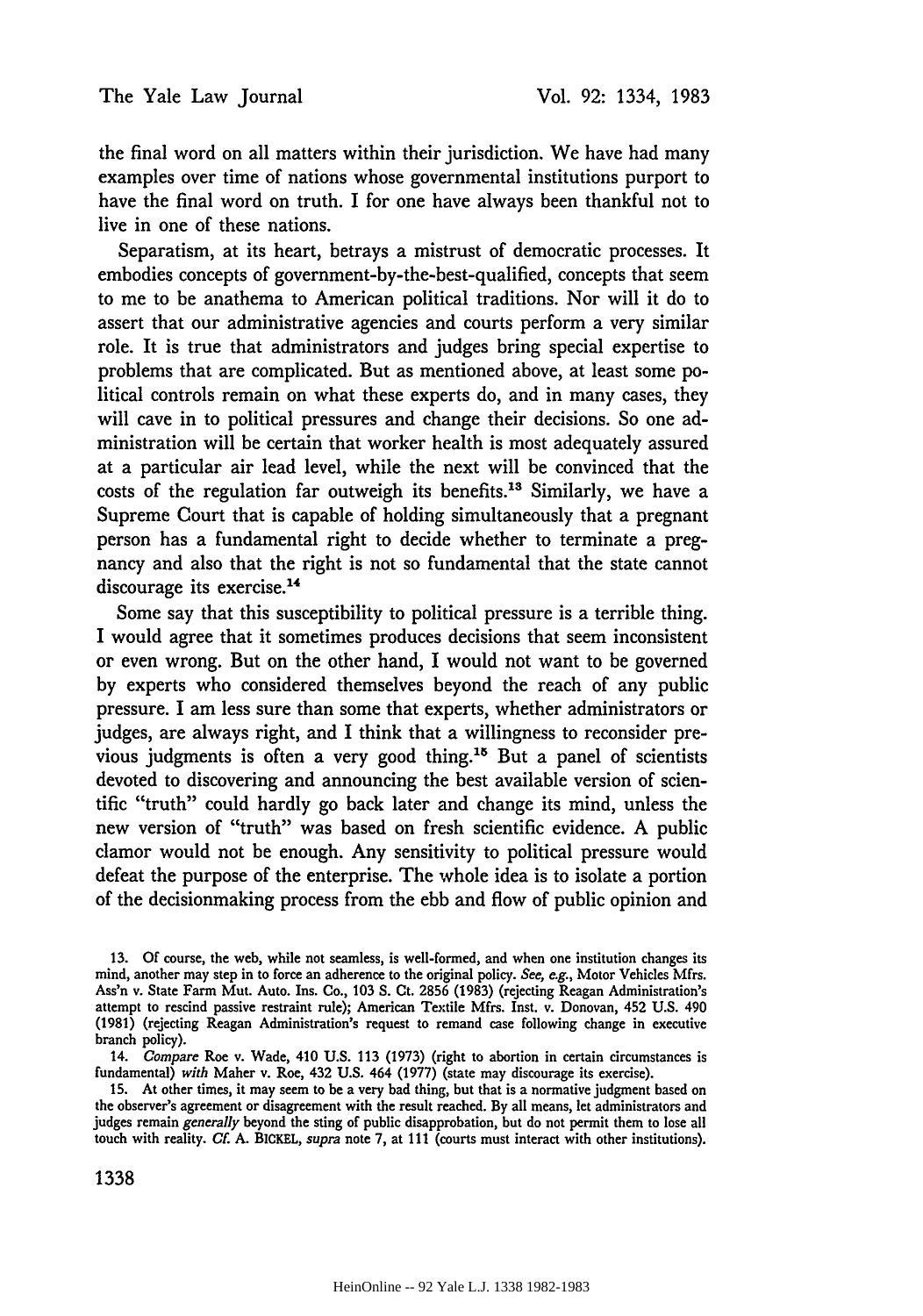protest. That is an idea on whose merits I remain skeptical.

Non-Separatists are also skeptical, but for a different reason. It is not that separation is not desirable, but rather that separation is not possible. In the absence of the possibility of separating technological and policy components of a decision, it is important-so Non-Separatists hold-to find other ways of improving the process through which we take the scientific consensus into account in reaching our decisions.

That goal at first blush seems laudable, and a growing literature suggests the ways that we can do it without pretending that the world is really separable.16 We might improve scientific education (to avoid the charge of elitism) and encourage those with scientific training to enter law and public policy (to avoid the danger of ignorance). And we might use any of a variety of new institutional structures, from special scientific advisory panels (short of science courts, of course) to scientific aides for bureaucrats to science clerks for judges. 17 Each of these proposals carries the illusion of combining "neutral" scientific information with "value-laden" policy judgments, without seeming to favor either. But what would be the result of all these changes? Just this: more scientists and fewer humanists in the decisionmaking process.<sup>18</sup> The Separatists, who seek explicit recognition that what scientists do is so complex that only scientists themselves are qualified to review the technical evidence on which policy is often based, would have lost the battle. But they would have won the war, because the systemic changes would be an implicit acknowledgement of the

**16.** *See, e.g.,* B. ACKERMAN, **S.** ROSE-ACKERMAN, **J.** SAWYER & D. HENDERSON, THE **UNCER-**TAIN SEARCH FOR ENVIRONMENTAL **QUALITY** 147-61, 208-20 (1974); L. TRIBE, CHANNELING TECH-NOLOGY THROUGH LAW 592-633 (1973); Tribe, *Ways Not to Think About Plastic Trees: New Foundations for Environmental Law,* **83** YALE L.J. **1315, 1326-46** (1974); Yellin, *High Technology, supra* note **1,** at **555-60.**

**17.** In his *Harvard Law Review* article, Professor Yellin proposed a panel of scientific masters, nominated by the President and confirmed **by** the Senate, to serve the courts on scientific questions, much the way that special masters currently serve the courts on issues of all sorts. *See* Yellin, *High Technology, supra* note **1,** at 555-60.

**18.** This reference should not be understood to suggest that scientists can never be humanists. To follow the textual point, it might be useful to imagine that policymakers come in four varieties: Technologists (who are trained in a scientific discipline and take the teachings of that discipline as defining their worldview); Humanists (who lack specialized scientific training and tend to view the world in terms of "good" or "bad" and "right" or "wrong"); Mixed Policymakers (who have characteristics both of Technologists and of Humanists); and The Different (who have characteristics neither of Technologists nor of Humanists). The Separatist proposals usually call for expanding the role played **by** Technologists; the Yellin proposals seek to increase the number of Mixed Policymakers. Both scenarios would tend to freeze out "mere" Humanists and, of course, The Different. **A** Mixed Policymaker might bring to policymaking a degree of humanism (defined in accordance with the definition of Humanist), but it would not be the same degree that a true Humanist would bring. Similarly, a Mixed Policymaker would not bring to policymaking the same world view that a mere Technologist would bring. **If** we undertake no special reforms, then decisionmaking positions in our political institutions will probably continue to be filled in disproportion to their numbers **by** Humanists and perhaps The Different, with a sprinkling of Mixed Policymakers and Technologists. It is this distribution that would be altered should any of the reform proposals be implemented.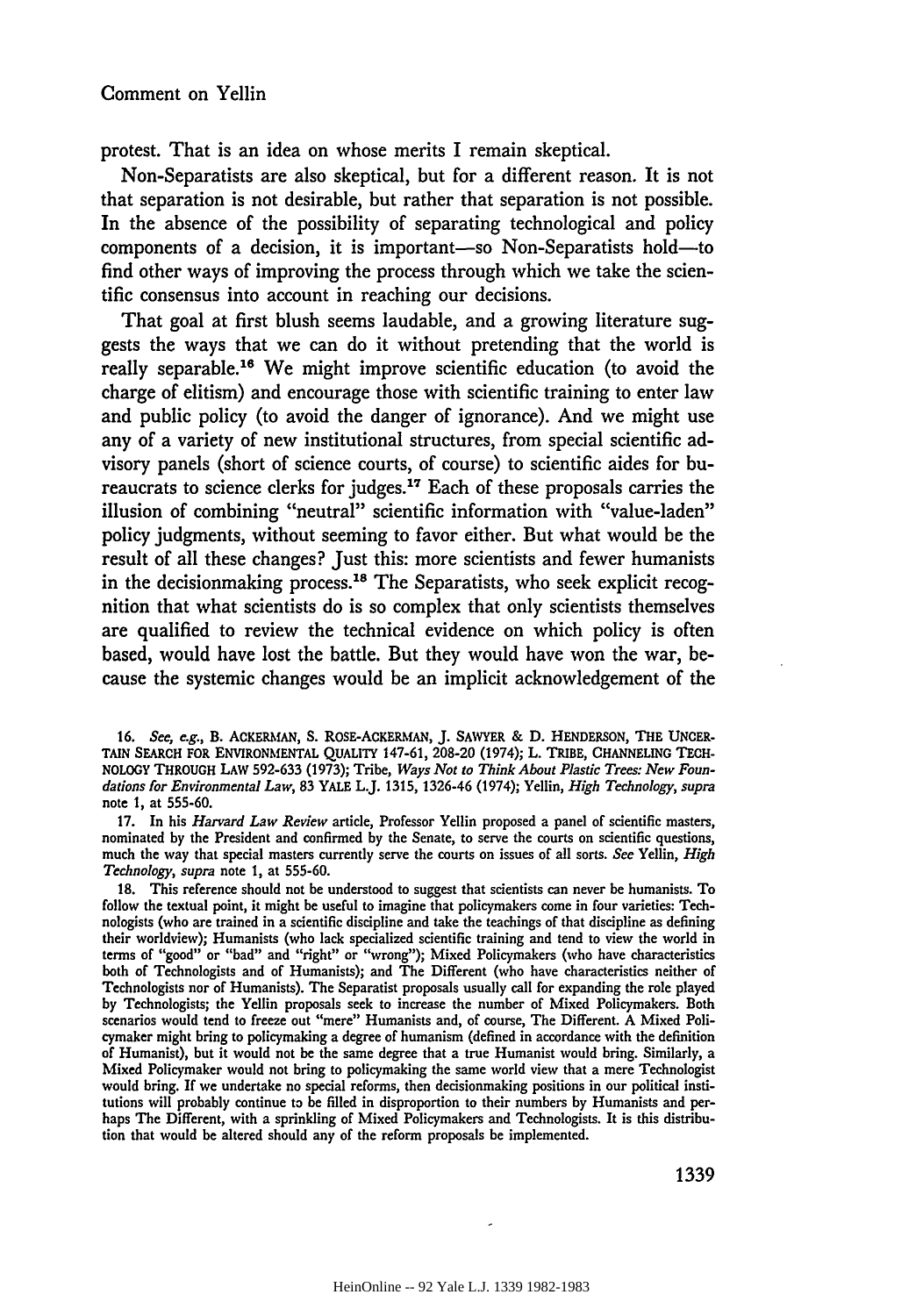same thing.

Is this, then, like the First Law of Thermodynamics, which is often described to first-year physics students as a universal enunciation of the principle, "You can't win."<sup>19</sup> Will every solution turn back upon itself and permit scientists to take over scientific decisionmaking? The answer is a qualified *yes.* You really cannot beat the Separatists, at least not as long as you play the game by their rules. But perhaps the rules can be changed.<sup>20</sup>

The question that fires the Separatism debate is this one: *"How* should we structure our institutions to take account of the complexity of scientific decisions without sacrificing . . ."—and here you can fill in a list of whatever political traditions seem to you the most important. Maybe the question is wrong. There are prior questions: *Why* should we structure our institutions to take account of the complexity of scientific decisions? Why can't we just muddle along as before? This, at last, is the second of the two points that the debate is overlooking.

The quick answer is that our existing institutions have not been doing a good job, which is an acceptable answer only if goodness is a function of the degree to which the decisionmakers evince an understanding of scientific concepts. But what if we return to the political traditions mentioned a few paragraphs back, and decide to remain skeptical of scientific expertise? We are not required to accept the claims of scientists that they are "right" or that they have found a "consensus" on "truth," merely because the claims are made. Even if the experts *are* right, we do not have to take account of their rightness. As long as idea-skepticism holds, policy need not be rational.

So the question comes to this: Why must science policy be rational? The most obvious reply is that science is important. But economics and diplomacy and military strategy are also important. Sometimes they are more important. And yet we permit political pressure to dictate decisions on economic policy, on foreign relations, and on the use of the armed forces. We do not leave any of those areas entirely to the experts. Economists, diplomats, and generals are no doubt convinced that what they do is far too complex for ordinary citizens to understand, and they are probably

20. As a student in my course on Legal Control of Science and Technology recently suggested, when you don't like the answer you can always change the question. **Cf. N.** KROGIUS, PSYCHOLOGY IN CHESS 175-210 (K. Young & B. Cafferty trans. 1976) (play your own game, not the one your opponent wants you to play).

1340

<sup>19.</sup> One way of expressing the First Law of Thermodynamics is:  $\Delta U = \Delta Q - \Delta W$ , where U total energy of the system,  $Q =$  heat energy applied to the system, and  $W =$  work performed. The First Law may be stated roughly as follows: The change in internal energy of any system is equal to the heat energy applied to the system less the external work performed by the system. There is no way to come out ahead, and thus, "You can't win." (It should be noted that the Second Law may be expressed as "You can't even break even" and the Third as "You can't get out of the game.")